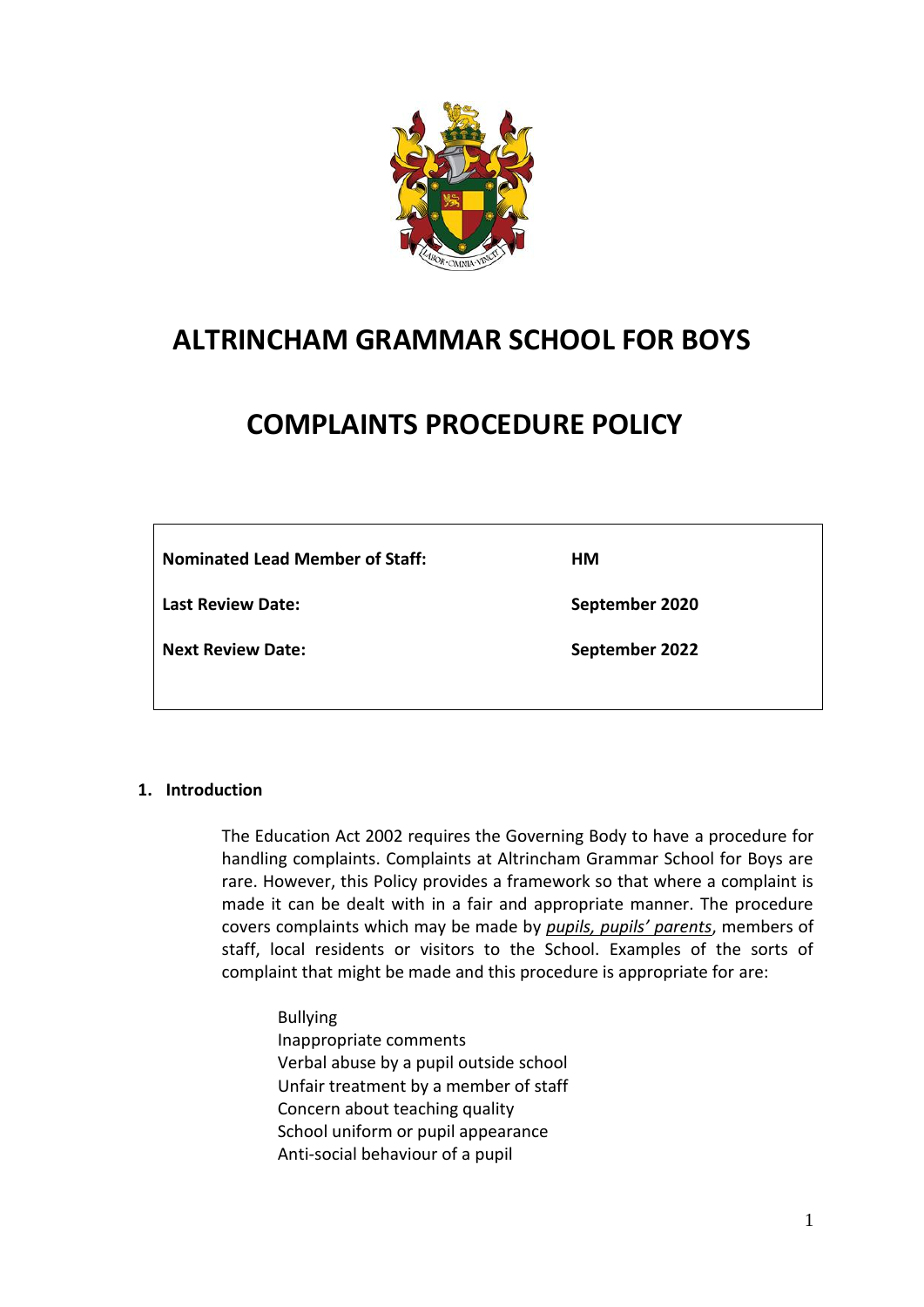- 1.1 This complaints procedure does not cover those aspects of school life for which there are specific statutory requirements and, in particular, complaints about the provision of collective worship and religious education, special needs assessment and concerns about school admissions and exclusions from school which have specific appeal rights.
- 1.2 The school looks positively on most complaints. It is recognised that most people prefer not to complain and, therefore, to do so must be a matter of genuine concern. Sometimes explanation is needed to enlighten them. Sometimes complaints can be a useful engine of school improvement.
- 1.3 This document sets out AGSB's procedure for addressing formal complaints. The policy is designed to ensure that a concern or a complaint is managed fairly, efficiently and at the appropriate level. We aim to do so sympathetically and to resolve the matter as soon as possible. Any complaint must be made within 3 months of the area of concern.

If you have any concerns about the school or your son's education, please contact us to discuss the matter at the earliest opportunity. If we do not know what your concerns are, we will not be able to do anything about them. The school fully understands that concerns which are not quickly resolved can cause resentment. The school's intention is that parents and their sons should never feel that a complaint will not be taken seriously or will adversely affect their son or his opportunities whilst at AGSB.

### **The difference between a concern and a complaint**

The school defines a concern as 'an expression of worry or doubt over an issue considered to be important for which reassurances are sought'. A complaint is defined as 'as expression of dissatisfaction about actions taken or a lack of action'.

**Stage 1: Internal Concerns:** We expect that most concerns, where a parent seeks intervention, reconsideration or some other action to be taken, can be resolved informally. Please raise the concern initially as follows:

**1. Teaching and Learning** – if the matter relates to the classroom, the curriculum or special educational needs, please speak or write to the Head of Department or Special Educational Needs Co-ordinator as appropriate.

**2. Pastoral care** – for concerns relating to matters outside the classroom, please speak or write to the relevant Head of Year or the Deputy Headmaster as appropriate.

**3. Disciplinary matters** – a problem over any disciplinary action taken or a sanction imposed should be raised first of all with the member of staff who imposed it then, if not resolved, with the relevant Head of Year or the Deputy Headmaster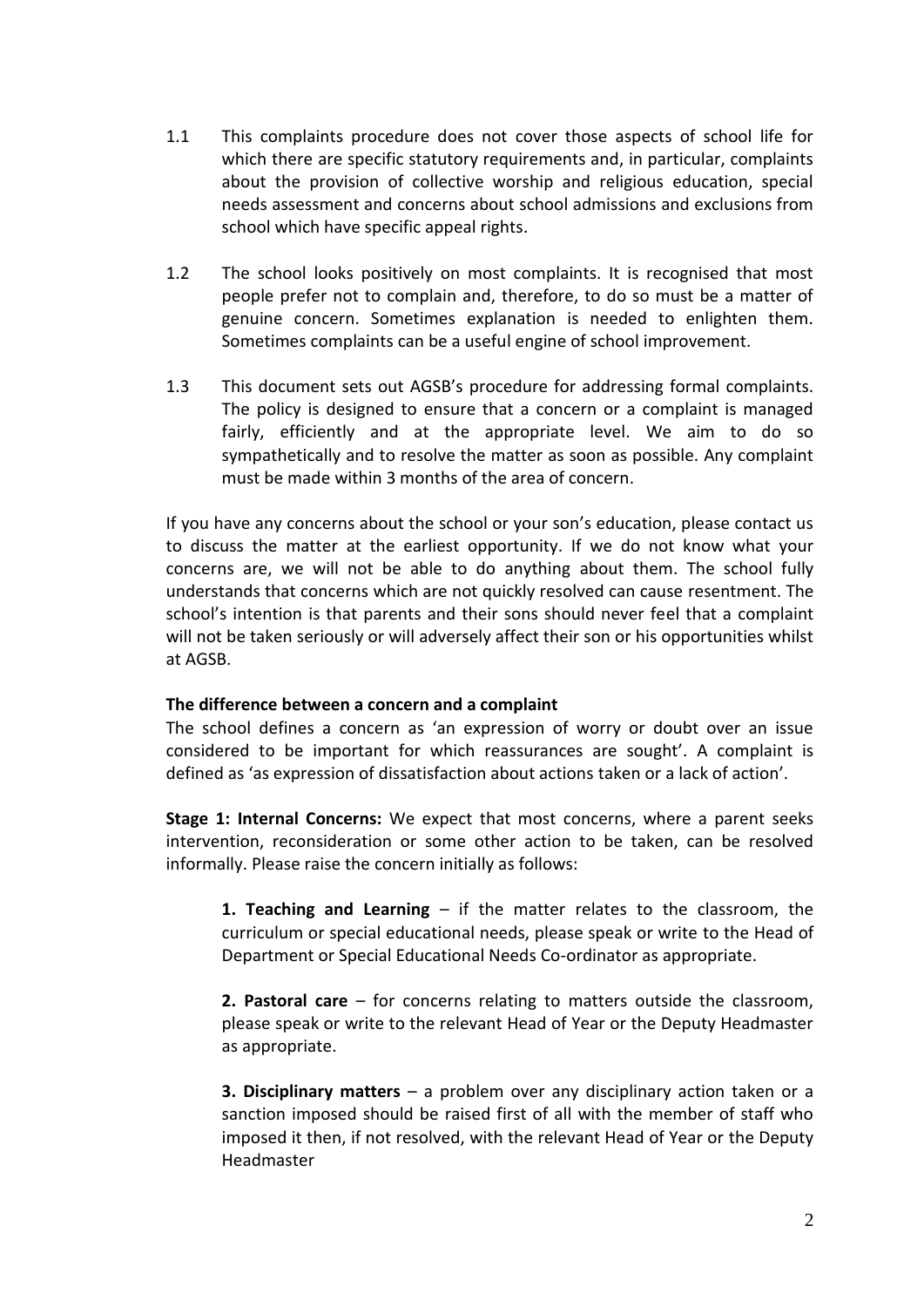**4. Financial and administrative matters** – a query relating to charges or to other administrative matters should be raised either with the Finance Office or with the Finance and Planning Manager.

**5. Other** - Should an informal concern or complaint be raised with a member of staff other than those designated at item 1 to 4 above, he or she is asked to redirect it to the appropriate individual under this policy. Unresolved concerns: A concern which has not been resolved by informal means within ten working days from the receipt of the complaint can be notified as a formal complaint in accordance with Stage 2 below.

**Record of concerns:** In the case of concerns raised under Stage 1 of this procedure, the only record of the concern and its resolution will be file notes by the person dealing with the complaint and/or file correspondence between the person raising the concern and the respondent.

It is a precondition to the operation of this policy that the complainant shall have made reasonable attempts to seek an informal resolution and shall have acted in relation to the matter in a reasonable and measured way.

## **Stage 2 – Formal Resolution (Investigation by a member of the Senior Leadership Team)**

1. The complainant must put the complaint in writing, addressed to the Head Master, setting out briefly the facts and stating what it is that the complainant considers should have been done or where the has not met reasonable expectations.

2. An investigation will be carried out by a member of the Senior Leadership Team - made up of the Head Master, Deputy Headmaster and the Assistant Heads - who may offer the complainant a meeting and speak to others involved. Whenever reasonably possible, any meeting with the complainant will take place within 15 school days\* of the written complaint being received.

3.The investigator will put her/his findings in writing and will indicate what, if any, steps should be taken to resolve the matter. Whenever reasonably possible, this will be done within 15 school days\* of the meeting with the complainant and if no meeting is to take place within 15 school days\* of the complaint being received.

Any complaint relating to the Head Master must be sent to the Clerk to the Governing Body, who will organise for a Governor to carry out the investigation and if a satisfactory outcome is not reached then a Panel of Governors will hear the complaint. Any complaint against a Governor must be sent to the Clerk to the Governing Body, who will organise for a Governor to carry out the investigation and if a satisfactory outcome is not reached then a Panel of Governors will hear the complaint. Any complaint against the whole Governing Body must be sent to the Clerk to the Governing Body who will determine the most appropriate course of action.

## **Stage 3 – Formal Resolution (Panel Hearing)**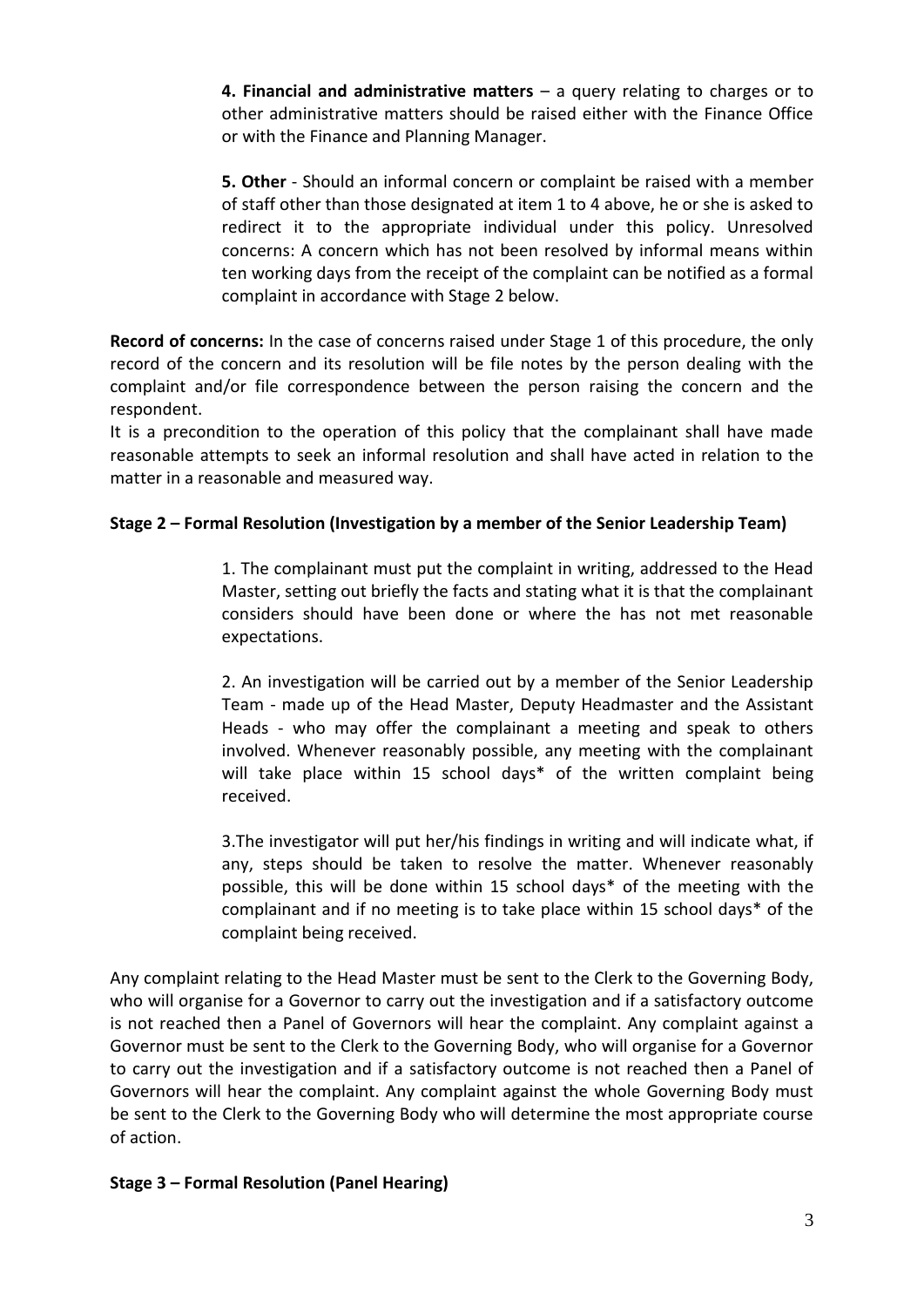1. If the complainant is not satisfied with the response of the investigator, she/he may request that the complaint be considered by the Complaints Panel of the Governing Body which will comprise at least three people who have not previously been directly involved in the matter including one person who is independent of the management and running of AGSB. That request must be in writing, addressed to the Clerk to the Governors at AGSB, within ten school days\* of the response being sent to the complainant and must set out briefly the reasons why the complainant is dissatisfied with the response.

2. The Clerk will invite AGSB to put in writing its response to the complainant's reasons. AGSB will do this within 15 school days\* and at the end of that period (whether or not AGSB has responded) the Clerk will convene a meeting of the Complaints Panel of the Governing Body. That meeting will be held as quickly as practicable given the need to find a date that is reasonably convenient for the complainant, AGSB and the members of the Panel. Whenever possible, the meeting will be held within 15 school days\*of the end of AGSB's response time. At any meeting, the complainant will be entitled to be accompanied by a friend but legal representation will not be allowed.

3. The meeting is not a court case and will be as informal as circumstances allow. The complainant will have the opportunity to put forward her/his reasons for dissatisfaction and to enlarge on them but may not introduce reasons that were not previously put in writing. AGSB will have the opportunity to put its side of things and each side, as well as the panel members, will be able to ask questions. The complainant will have the opportunity to make final comments to the Panel.

4. The panel may make findings and recommendations and a copy of those findings and recommendations will be: - sent by electronic mail or otherwise given to the complainant and, where relevant, the person complained about; and - available for inspection on AGSB premises.

5. The Panel will formulate its response as quickly as reasonably possible, aiming to do so within 10 school days\*, and the Clerk to the Governors will notify all concerned.

### **Attendance at a Complaints Panel Hearing**

The Complaints Panel will only proceed if the complainant and/or their representative attend. The Clerk will contact the complainant to ask if they would like another date for the hearing scheduled. If the complainant does not confirm attendance or fails to attend on the day without compelling reasons, the Complaints Panel will not proceed and the complainant will lose their right to the complaint being heard. Any further attempt to re-open the matter will be considered as falling under the serial/persistent complaint section as below.

#### **Serial or persistent complainants**